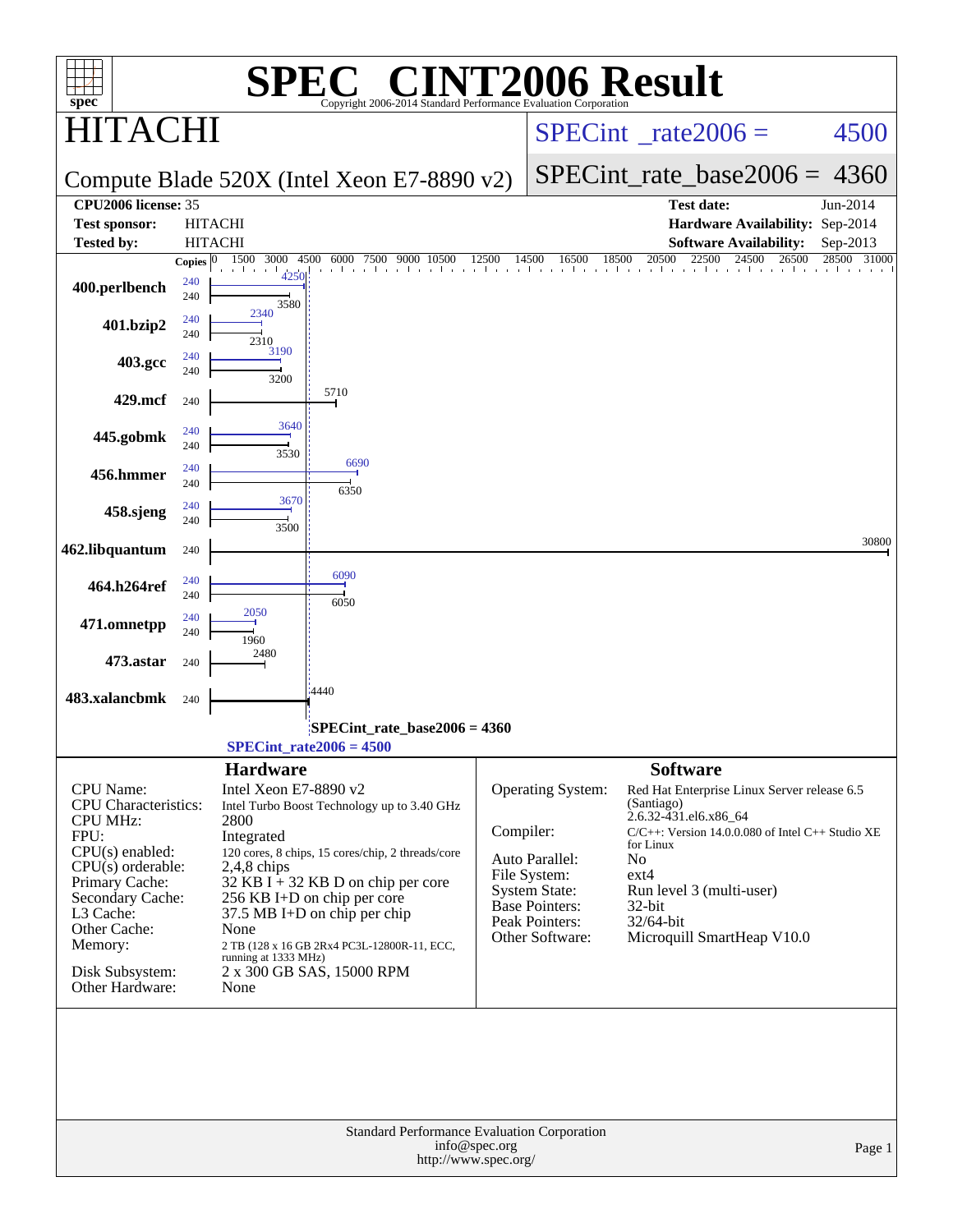

# **TACHI**

# SPECint rate $2006 = 4500$

Page 2

Compute Blade 520X (Intel Xeon E7-8890 v2)

[SPECint\\_rate\\_base2006 =](http://www.spec.org/auto/cpu2006/Docs/result-fields.html#SPECintratebase2006) 4360

**[CPU2006 license:](http://www.spec.org/auto/cpu2006/Docs/result-fields.html#CPU2006license)** 35 **[Test date:](http://www.spec.org/auto/cpu2006/Docs/result-fields.html#Testdate)** Jun-2014

**[Test sponsor:](http://www.spec.org/auto/cpu2006/Docs/result-fields.html#Testsponsor)** HITACHI **[Hardware Availability:](http://www.spec.org/auto/cpu2006/Docs/result-fields.html#HardwareAvailability)** Sep-2014 **[Tested by:](http://www.spec.org/auto/cpu2006/Docs/result-fields.html#Testedby)** HITACHI **[Software Availability:](http://www.spec.org/auto/cpu2006/Docs/result-fields.html#SoftwareAvailability)** Sep-2013

#### **[Results Table](http://www.spec.org/auto/cpu2006/Docs/result-fields.html#ResultsTable)**

|                                                                                                          | <b>Base</b>   |                |             |                |       | <b>Peak</b>    |       |               |                |              |                |              |                |              |
|----------------------------------------------------------------------------------------------------------|---------------|----------------|-------------|----------------|-------|----------------|-------|---------------|----------------|--------------|----------------|--------------|----------------|--------------|
| <b>Benchmark</b>                                                                                         | <b>Copies</b> | <b>Seconds</b> | Ratio       | <b>Seconds</b> | Ratio | <b>Seconds</b> | Ratio | <b>Copies</b> | <b>Seconds</b> | <b>Ratio</b> | <b>Seconds</b> | <b>Ratio</b> | <b>Seconds</b> | <b>Ratio</b> |
| 400.perlbench                                                                                            | 240           | 656            | 3580        | 655            | 3580  | 656            | 3580  | 240           | 552            | 4250         | 552            | 4250         | 550            | 4260         |
| 401.bzip2                                                                                                | 240           | 1001           | 2310        | 1001           | 2310  | 1003           | 2310  | 240           | 989            | 2340         | 991            | 2340         | 989            | 2340         |
| $403.\mathrm{gcc}$                                                                                       | 240           | 604            | 3200        | 606            | 3190  | 603            | 3200  | 240           | 607            | 3180         | 606            | 3190         | 605            | 3190         |
| $429$ .mcf                                                                                               | 240           | 383            | 5710        | 384            | 5700  | 383            | 5710  | 240           | 383            | 5710         | 384            | 5700         | 383            | 5710         |
| $445$ .gobmk                                                                                             | 240           | 712            | 3530        | 714            | 3520  | 712            | 3540  | 240           | 694            | 3630         | 692            | 3640         | 692            | 3640         |
| 456.hmmer                                                                                                | 240           | 353            | 6340        | 352            | 6350  | 352            | 6360  | 240           | 334            | 6690         | 334            | 6700         | 336            | 6660         |
| $458$ .sjeng                                                                                             | 240           | 830            | 3500        | 829            | 3500  | 828            | 3510  | 240           | 790            | 3680         | 793            | 3660         | 792            | 3670         |
| 462.libquantum                                                                                           | 240           | 162            | 30800       | 162            | 30800 | 161            | 30800 | 240           | 162            | 30800        | 162            | 30800        | 161            | 30800        |
| 464.h264ref                                                                                              | 240           | 879            | 6040        | 878            | 6050  | 873            | 6080  | 240           | 866            | 6130         | 872            | 6090         | 873            | 6080         |
| 471.omnetpp                                                                                              | 240           | 765            | <b>1960</b> | 765            | 1960  | 765            | 1960  | 240           | 732            | 2050         | 732            | 2050         | 734            | 2040         |
| $473$ . astar                                                                                            | 240           | 681            | 2480        | 679            | 2480  | 681            | 2480  | 240           | 681            | 2480         | 679            | 2480         | 681            | 2480         |
| 483.xalancbmk                                                                                            | 240           | 373            | 4440        | 377            | 4400  | 369            | 4490  | 240           | 373            | 4440         | 377            | 4400         | 369            | 4490         |
| Results appear in the order in which they were run. Bold underlined text indicates a median measurement. |               |                |             |                |       |                |       |               |                |              |                |              |                |              |

#### **[Submit Notes](http://www.spec.org/auto/cpu2006/Docs/result-fields.html#SubmitNotes)**

 The numactl mechanism was used to bind copies to processors. The config file option 'submit' was used to generate numactl commands to bind each copy to a specific processor. For details, please see the config file.

### **[Operating System Notes](http://www.spec.org/auto/cpu2006/Docs/result-fields.html#OperatingSystemNotes)**

Stack size set to unlimited using "ulimit -s unlimited"

#### **[Platform Notes](http://www.spec.org/auto/cpu2006/Docs/result-fields.html#PlatformNotes)**

Standard Performance Evaluation Corporation Sysinfo program /home/cpu2006/config/sysinfo.rev6818 \$Rev: 6818 \$ \$Date:: 2012-07-17 #\$ e86d102572650a6e4d596a3cee98f191 running on RHEL6.5x8664 Sun Jun 1 08:06:49 2014 This section contains SUT (System Under Test) info as seen by some common utilities. To remove or add to this section, see: <http://www.spec.org/cpu2006/Docs/config.html#sysinfo> From /proc/cpuinfo model name : Intel(R) Xeon(R) CPU E7-8890 v2 @ 2.80GHz 8 "physical id"s (chips) 240 "processors" cores, siblings (Caution: counting these is hw and system dependent. The following excerpts from /proc/cpuinfo might not be reliable. Use with caution.) cpu cores : 15 siblings : 30 Continued on next page

[info@spec.org](mailto:info@spec.org) <http://www.spec.org/>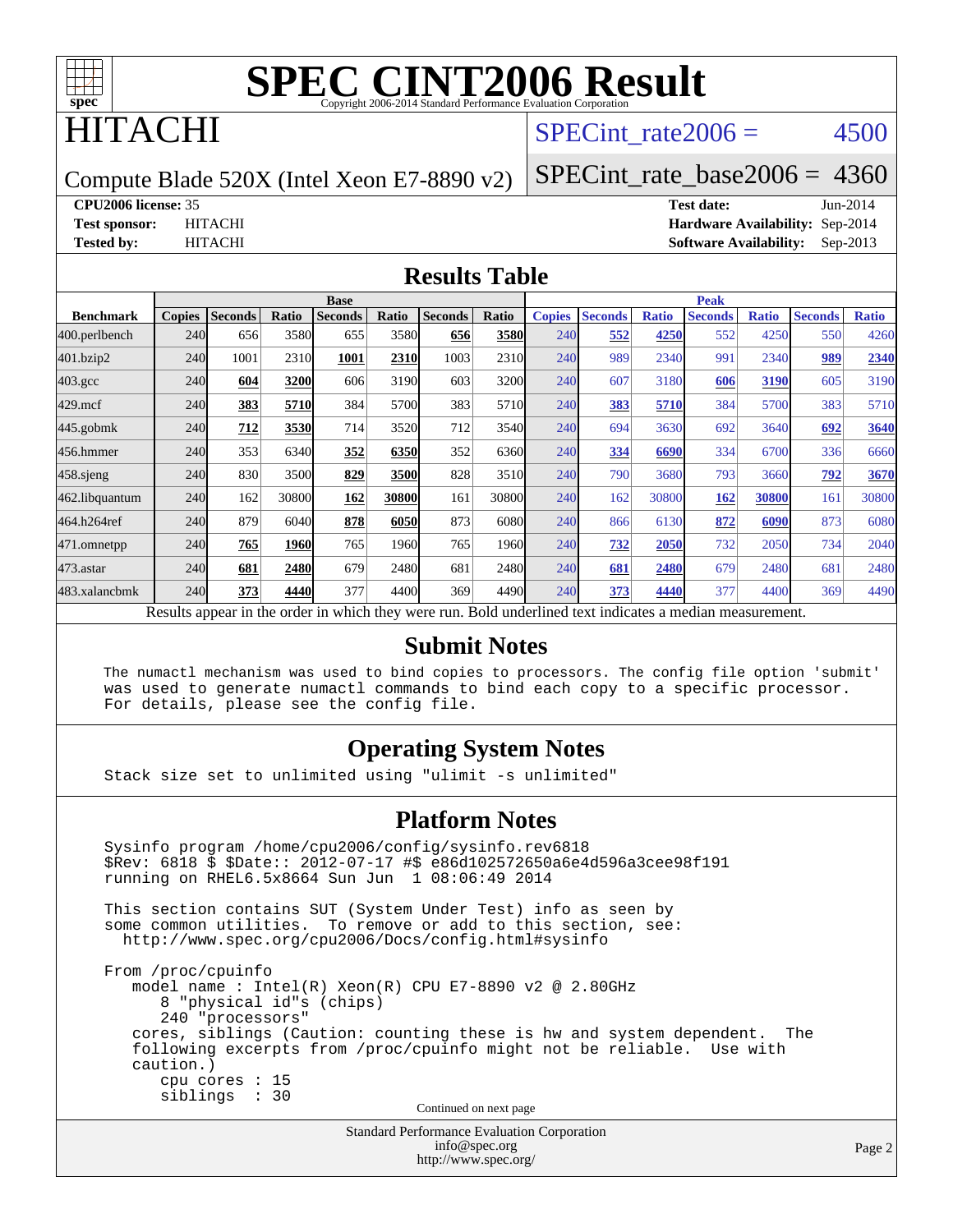

# ITACHI

SPECint rate $2006 = 4500$ 

Compute Blade 520X (Intel Xeon E7-8890 v2)

[SPECint\\_rate\\_base2006 =](http://www.spec.org/auto/cpu2006/Docs/result-fields.html#SPECintratebase2006) 4360

**[CPU2006 license:](http://www.spec.org/auto/cpu2006/Docs/result-fields.html#CPU2006license)** 35 **[Test date:](http://www.spec.org/auto/cpu2006/Docs/result-fields.html#Testdate)** Jun-2014 **[Test sponsor:](http://www.spec.org/auto/cpu2006/Docs/result-fields.html#Testsponsor)** HITACHI **[Hardware Availability:](http://www.spec.org/auto/cpu2006/Docs/result-fields.html#HardwareAvailability)** Sep-2014 **[Tested by:](http://www.spec.org/auto/cpu2006/Docs/result-fields.html#Testedby)** HITACHI **[Software Availability:](http://www.spec.org/auto/cpu2006/Docs/result-fields.html#SoftwareAvailability)** Sep-2013

#### **[Platform Notes \(Continued\)](http://www.spec.org/auto/cpu2006/Docs/result-fields.html#PlatformNotes)**

 physical 0: cores 0 1 2 3 4 5 6 7 8 9 10 11 12 13 14 physical 1: cores 0 1 2 3 4 5 6 7 8 9 10 11 12 13 14 physical 2: cores 0 1 2 3 4 5 6 7 8 9 10 11 12 13 14 physical 3: cores 0 1 2 3 4 5 6 7 8 9 10 11 12 13 14 physical 4: cores 0 1 2 3 4 5 6 7 8 9 10 11 12 13 14 physical 5: cores 0 1 2 3 4 5 6 7 8 9 10 11 12 13 14 physical 6: cores 0 1 2 3 4 5 6 7 8 9 10 11 12 13 14 physical 7: cores 0 1 2 3 4 5 6 7 8 9 10 11 12 13 14 cache size : 38400 KB From /proc/meminfo<br>MemTotal: 2117225796 kB HugePages\_Total: 0<br>Hugepagesize: 2048 kB Hugepagesize: /usr/bin/lsb\_release -d Red Hat Enterprise Linux Server release 6.5 (Santiago) From /etc/\*release\* /etc/\*version\* redhat-release: Red Hat Enterprise Linux Server release 6.5 (Santiago) system-release: Red Hat Enterprise Linux Server release 6.5 (Santiago) system-release-cpe: cpe:/o:redhat:enterprise\_linux:6server:ga:server uname -a: Linux RHEL6.5x8664 2.6.32-431.el6.x86\_64 #1 SMP Sun Nov 10 22:19:54 EST 2013 x86\_64 x86\_64 x86\_64 GNU/Linux run-level 3 May 30 18:57 SPEC is set to: /home/cpu2006 Filesystem Type Size Used Avail Use% Mounted on<br>
/dev/mapper/vg\_rhel6-lv\_home ext4 359G 8.9G 332G 3% /home /dev/mapper/vg\_rhel6-lv\_home ext4 Additional information from dmidecode: BIOS HITACHI 06-06 05/29/2014 Memory: 64x NO DIMM Unknown 1x Samsung 393B2G7 BH0 YH9 16 GB 1333 MHz 2 rank 1x Samsung 393B2G7 BH0 YK0 16 GB 1333 MHz 2 rank 5x Samsung M393B2G7 BH0 YK0 16 GB 1333 MHz 2 rank 32x Samsung M393B2G70BH0-YK0 16 GB 1333 MHz 2 rank 89x Samsung M393B2G70QH0-YK0 16 GB 1333 MHz 2 rank (End of data from sysinfo program)

#### **[General Notes](http://www.spec.org/auto/cpu2006/Docs/result-fields.html#GeneralNotes)**

Environment variables set by runspec before the start of the run: LD\_LIBRARY\_PATH = "/home/cpu2006/libs/32:/home/cpu2006/libs/64:/home/cpu2006/sh"

Binaries compiled on a system with 1x Core i7-860 CPU + 8GB

Continued on next page

Standard Performance Evaluation Corporation [info@spec.org](mailto:info@spec.org) <http://www.spec.org/>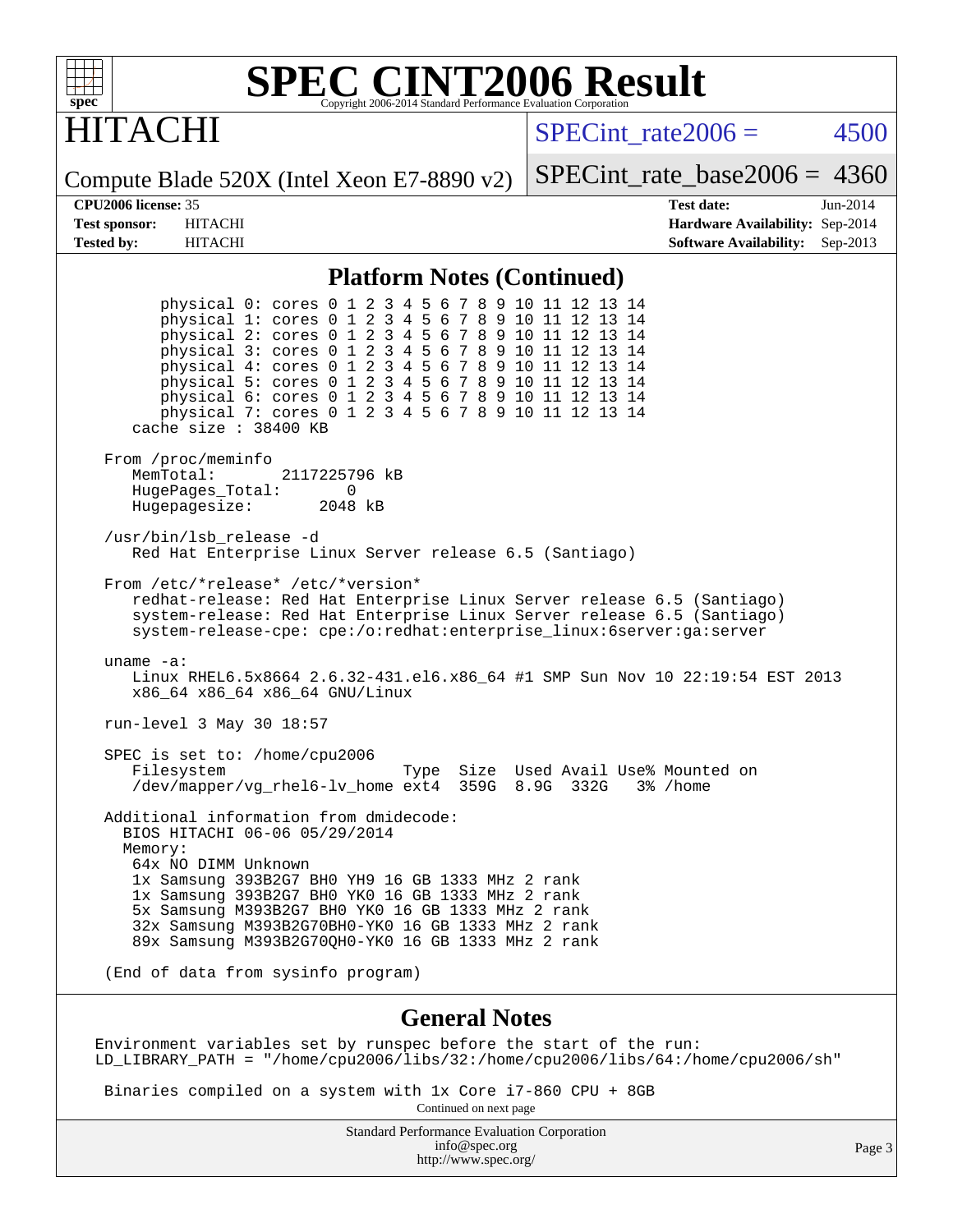

# HITACHI

SPECint rate $2006 = 4500$ 

Compute Blade 520X (Intel Xeon E7-8890 v2)

[SPECint\\_rate\\_base2006 =](http://www.spec.org/auto/cpu2006/Docs/result-fields.html#SPECintratebase2006) 4360

**[CPU2006 license:](http://www.spec.org/auto/cpu2006/Docs/result-fields.html#CPU2006license)** 35 **[Test date:](http://www.spec.org/auto/cpu2006/Docs/result-fields.html#Testdate)** Jun-2014 **[Test sponsor:](http://www.spec.org/auto/cpu2006/Docs/result-fields.html#Testsponsor)** HITACHI **[Hardware Availability:](http://www.spec.org/auto/cpu2006/Docs/result-fields.html#HardwareAvailability)** Sep-2014 **[Tested by:](http://www.spec.org/auto/cpu2006/Docs/result-fields.html#Testedby)** HITACHI **[Software Availability:](http://www.spec.org/auto/cpu2006/Docs/result-fields.html#SoftwareAvailability)** Sep-2013

#### **[General Notes \(Continued\)](http://www.spec.org/auto/cpu2006/Docs/result-fields.html#GeneralNotes)**

 memory using RedHat EL 6.4 Transparent Huge Pages enabled with: echo always > /sys/kernel/mm/redhat\_transparent\_hugepage/enabled Filesystem page cache cleared with:<br>echo 1> /proc/sys/ym/drop.cac /proc/sys/vm/drop\_caches runspec command invoked through numactl i.e.: numactl --interleave=all runspec <etc> BladeSymphony BS520X and Hitachi Compute Blade 520X are electronically equivalent. The results have been measured on a Compute Blade 520X

# **[Base Compiler Invocation](http://www.spec.org/auto/cpu2006/Docs/result-fields.html#BaseCompilerInvocation)**

 $\frac{C \text{ benchmarks:}}{C \text{ C}}$  $-m32$ 

[C++ benchmarks:](http://www.spec.org/auto/cpu2006/Docs/result-fields.html#CXXbenchmarks) [icpc -m32](http://www.spec.org/cpu2006/results/res2014q3/cpu2006-20140617-29925.flags.html#user_CXXbase_intel_icpc_4e5a5ef1a53fd332b3c49e69c3330699)

# **[Base Portability Flags](http://www.spec.org/auto/cpu2006/Docs/result-fields.html#BasePortabilityFlags)**

 400.perlbench: [-DSPEC\\_CPU\\_LINUX\\_IA32](http://www.spec.org/cpu2006/results/res2014q3/cpu2006-20140617-29925.flags.html#b400.perlbench_baseCPORTABILITY_DSPEC_CPU_LINUX_IA32) 462.libquantum: [-DSPEC\\_CPU\\_LINUX](http://www.spec.org/cpu2006/results/res2014q3/cpu2006-20140617-29925.flags.html#b462.libquantum_baseCPORTABILITY_DSPEC_CPU_LINUX) 483.xalancbmk: [-DSPEC\\_CPU\\_LINUX](http://www.spec.org/cpu2006/results/res2014q3/cpu2006-20140617-29925.flags.html#b483.xalancbmk_baseCXXPORTABILITY_DSPEC_CPU_LINUX)

# **[Base Optimization Flags](http://www.spec.org/auto/cpu2006/Docs/result-fields.html#BaseOptimizationFlags)**

[C benchmarks](http://www.spec.org/auto/cpu2006/Docs/result-fields.html#Cbenchmarks):

[-xSSE4.2](http://www.spec.org/cpu2006/results/res2014q3/cpu2006-20140617-29925.flags.html#user_CCbase_f-xSSE42_f91528193cf0b216347adb8b939d4107) [-ipo](http://www.spec.org/cpu2006/results/res2014q3/cpu2006-20140617-29925.flags.html#user_CCbase_f-ipo) [-O3](http://www.spec.org/cpu2006/results/res2014q3/cpu2006-20140617-29925.flags.html#user_CCbase_f-O3) [-no-prec-div](http://www.spec.org/cpu2006/results/res2014q3/cpu2006-20140617-29925.flags.html#user_CCbase_f-no-prec-div) [-opt-prefetch](http://www.spec.org/cpu2006/results/res2014q3/cpu2006-20140617-29925.flags.html#user_CCbase_f-opt-prefetch) [-opt-mem-layout-trans=3](http://www.spec.org/cpu2006/results/res2014q3/cpu2006-20140617-29925.flags.html#user_CCbase_f-opt-mem-layout-trans_a7b82ad4bd7abf52556d4961a2ae94d5)

[C++ benchmarks:](http://www.spec.org/auto/cpu2006/Docs/result-fields.html#CXXbenchmarks)

[-xSSE4.2](http://www.spec.org/cpu2006/results/res2014q3/cpu2006-20140617-29925.flags.html#user_CXXbase_f-xSSE42_f91528193cf0b216347adb8b939d4107) [-ipo](http://www.spec.org/cpu2006/results/res2014q3/cpu2006-20140617-29925.flags.html#user_CXXbase_f-ipo) [-O3](http://www.spec.org/cpu2006/results/res2014q3/cpu2006-20140617-29925.flags.html#user_CXXbase_f-O3) [-no-prec-div](http://www.spec.org/cpu2006/results/res2014q3/cpu2006-20140617-29925.flags.html#user_CXXbase_f-no-prec-div) [-opt-prefetch](http://www.spec.org/cpu2006/results/res2014q3/cpu2006-20140617-29925.flags.html#user_CXXbase_f-opt-prefetch) [-opt-mem-layout-trans=3](http://www.spec.org/cpu2006/results/res2014q3/cpu2006-20140617-29925.flags.html#user_CXXbase_f-opt-mem-layout-trans_a7b82ad4bd7abf52556d4961a2ae94d5) [-Wl,-z,muldefs](http://www.spec.org/cpu2006/results/res2014q3/cpu2006-20140617-29925.flags.html#user_CXXbase_link_force_multiple1_74079c344b956b9658436fd1b6dd3a8a) [-L/sh -lsmartheap](http://www.spec.org/cpu2006/results/res2014q3/cpu2006-20140617-29925.flags.html#user_CXXbase_SmartHeap_32f6c82aa1ed9c52345d30cf6e4a0499)

### **[Base Other Flags](http://www.spec.org/auto/cpu2006/Docs/result-fields.html#BaseOtherFlags)**

[C benchmarks](http://www.spec.org/auto/cpu2006/Docs/result-fields.html#Cbenchmarks):

403.gcc: [-Dalloca=\\_alloca](http://www.spec.org/cpu2006/results/res2014q3/cpu2006-20140617-29925.flags.html#b403.gcc_baseEXTRA_CFLAGS_Dalloca_be3056838c12de2578596ca5467af7f3)

Standard Performance Evaluation Corporation [info@spec.org](mailto:info@spec.org) <http://www.spec.org/>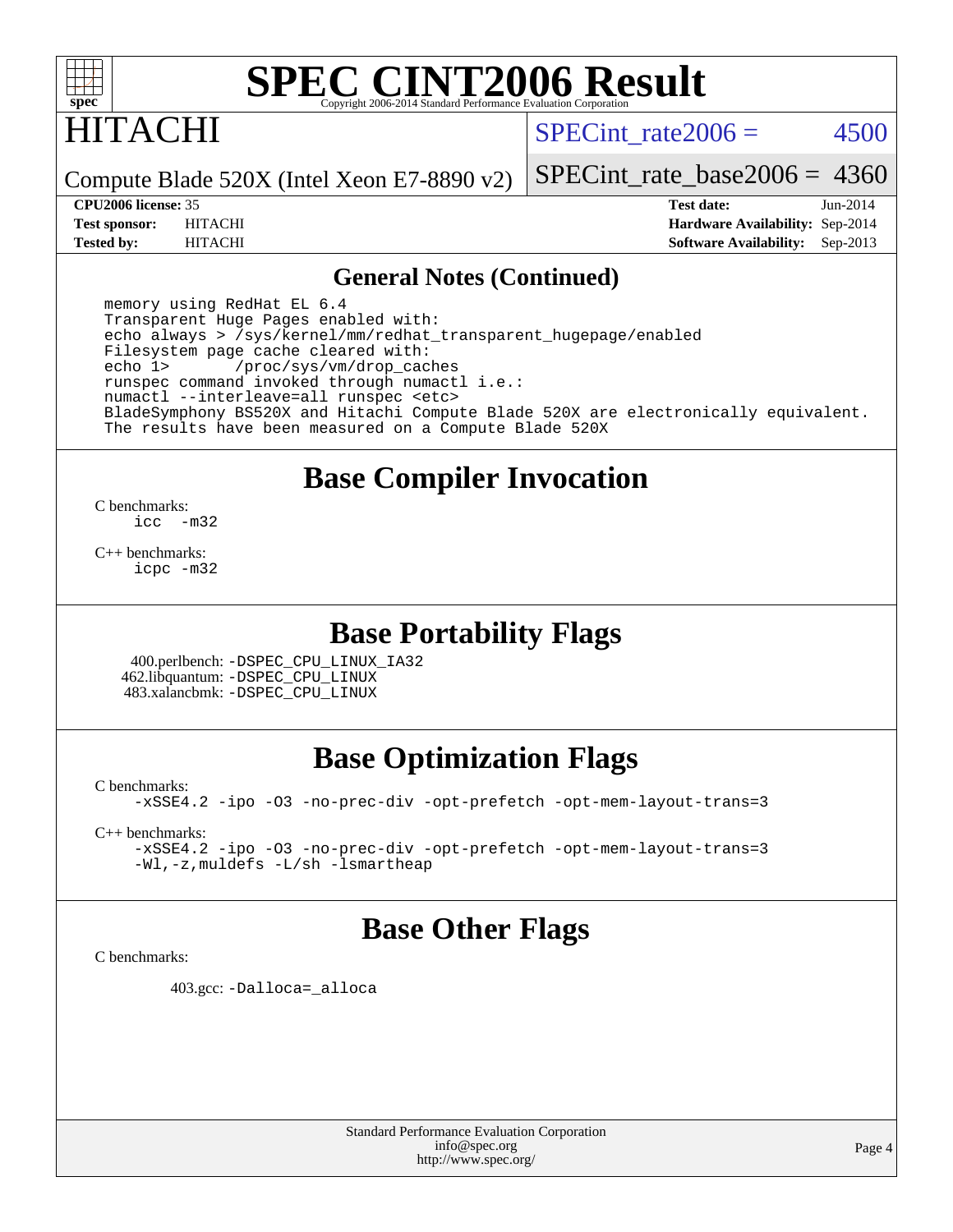

# ITACHI

SPECint rate $2006 = 4500$ 

Page 5

Compute Blade 520X (Intel Xeon E7-8890 v2)

[SPECint\\_rate\\_base2006 =](http://www.spec.org/auto/cpu2006/Docs/result-fields.html#SPECintratebase2006) 4360

**[CPU2006 license:](http://www.spec.org/auto/cpu2006/Docs/result-fields.html#CPU2006license)** 35 **[Test date:](http://www.spec.org/auto/cpu2006/Docs/result-fields.html#Testdate)** Jun-2014 **[Test sponsor:](http://www.spec.org/auto/cpu2006/Docs/result-fields.html#Testsponsor)** HITACHI **[Hardware Availability:](http://www.spec.org/auto/cpu2006/Docs/result-fields.html#HardwareAvailability)** Sep-2014 **[Tested by:](http://www.spec.org/auto/cpu2006/Docs/result-fields.html#Testedby)** HITACHI **[Software Availability:](http://www.spec.org/auto/cpu2006/Docs/result-fields.html#SoftwareAvailability)** Sep-2013

# **[Peak Compiler Invocation](http://www.spec.org/auto/cpu2006/Docs/result-fields.html#PeakCompilerInvocation)**

[C benchmarks \(except as noted below\)](http://www.spec.org/auto/cpu2006/Docs/result-fields.html#Cbenchmarksexceptasnotedbelow): [icc -m32](http://www.spec.org/cpu2006/results/res2014q3/cpu2006-20140617-29925.flags.html#user_CCpeak_intel_icc_5ff4a39e364c98233615fdd38438c6f2)

400.perlbench: [icc -m64](http://www.spec.org/cpu2006/results/res2014q3/cpu2006-20140617-29925.flags.html#user_peakCCLD400_perlbench_intel_icc_64bit_bda6cc9af1fdbb0edc3795bac97ada53)

401.bzip2: [icc -m64](http://www.spec.org/cpu2006/results/res2014q3/cpu2006-20140617-29925.flags.html#user_peakCCLD401_bzip2_intel_icc_64bit_bda6cc9af1fdbb0edc3795bac97ada53)

456.hmmer: [icc -m64](http://www.spec.org/cpu2006/results/res2014q3/cpu2006-20140617-29925.flags.html#user_peakCCLD456_hmmer_intel_icc_64bit_bda6cc9af1fdbb0edc3795bac97ada53)

458.sjeng: [icc -m64](http://www.spec.org/cpu2006/results/res2014q3/cpu2006-20140617-29925.flags.html#user_peakCCLD458_sjeng_intel_icc_64bit_bda6cc9af1fdbb0edc3795bac97ada53)

[C++ benchmarks:](http://www.spec.org/auto/cpu2006/Docs/result-fields.html#CXXbenchmarks)

[icpc -m32](http://www.spec.org/cpu2006/results/res2014q3/cpu2006-20140617-29925.flags.html#user_CXXpeak_intel_icpc_4e5a5ef1a53fd332b3c49e69c3330699)

# **[Peak Portability Flags](http://www.spec.org/auto/cpu2006/Docs/result-fields.html#PeakPortabilityFlags)**

 400.perlbench: [-DSPEC\\_CPU\\_LP64](http://www.spec.org/cpu2006/results/res2014q3/cpu2006-20140617-29925.flags.html#b400.perlbench_peakCPORTABILITY_DSPEC_CPU_LP64) [-DSPEC\\_CPU\\_LINUX\\_X64](http://www.spec.org/cpu2006/results/res2014q3/cpu2006-20140617-29925.flags.html#b400.perlbench_peakCPORTABILITY_DSPEC_CPU_LINUX_X64) 401.bzip2: [-DSPEC\\_CPU\\_LP64](http://www.spec.org/cpu2006/results/res2014q3/cpu2006-20140617-29925.flags.html#suite_peakCPORTABILITY401_bzip2_DSPEC_CPU_LP64) 456.hmmer: [-DSPEC\\_CPU\\_LP64](http://www.spec.org/cpu2006/results/res2014q3/cpu2006-20140617-29925.flags.html#suite_peakCPORTABILITY456_hmmer_DSPEC_CPU_LP64) 458.sjeng: [-DSPEC\\_CPU\\_LP64](http://www.spec.org/cpu2006/results/res2014q3/cpu2006-20140617-29925.flags.html#suite_peakCPORTABILITY458_sjeng_DSPEC_CPU_LP64) 462.libquantum: [-DSPEC\\_CPU\\_LINUX](http://www.spec.org/cpu2006/results/res2014q3/cpu2006-20140617-29925.flags.html#b462.libquantum_peakCPORTABILITY_DSPEC_CPU_LINUX) 483.xalancbmk: [-DSPEC\\_CPU\\_LINUX](http://www.spec.org/cpu2006/results/res2014q3/cpu2006-20140617-29925.flags.html#b483.xalancbmk_peakCXXPORTABILITY_DSPEC_CPU_LINUX)

# **[Peak Optimization Flags](http://www.spec.org/auto/cpu2006/Docs/result-fields.html#PeakOptimizationFlags)**

<http://www.spec.org/>

[C benchmarks](http://www.spec.org/auto/cpu2006/Docs/result-fields.html#Cbenchmarks):

Standard Performance Evaluation Corporation [info@spec.org](mailto:info@spec.org) 400.perlbench: [-xSSE4.2](http://www.spec.org/cpu2006/results/res2014q3/cpu2006-20140617-29925.flags.html#user_peakPASS2_CFLAGSPASS2_LDCFLAGS400_perlbench_f-xSSE42_f91528193cf0b216347adb8b939d4107)(pass 2) [-prof-gen](http://www.spec.org/cpu2006/results/res2014q3/cpu2006-20140617-29925.flags.html#user_peakPASS1_CFLAGSPASS1_LDCFLAGS400_perlbench_prof_gen_e43856698f6ca7b7e442dfd80e94a8fc)(pass 1) [-ipo](http://www.spec.org/cpu2006/results/res2014q3/cpu2006-20140617-29925.flags.html#user_peakPASS2_CFLAGSPASS2_LDCFLAGS400_perlbench_f-ipo)(pass 2) [-O3](http://www.spec.org/cpu2006/results/res2014q3/cpu2006-20140617-29925.flags.html#user_peakPASS2_CFLAGSPASS2_LDCFLAGS400_perlbench_f-O3)(pass 2) [-no-prec-div](http://www.spec.org/cpu2006/results/res2014q3/cpu2006-20140617-29925.flags.html#user_peakPASS2_CFLAGSPASS2_LDCFLAGS400_perlbench_f-no-prec-div)(pass 2) [-prof-use](http://www.spec.org/cpu2006/results/res2014q3/cpu2006-20140617-29925.flags.html#user_peakPASS2_CFLAGSPASS2_LDCFLAGS400_perlbench_prof_use_bccf7792157ff70d64e32fe3e1250b55)(pass 2) [-auto-ilp32](http://www.spec.org/cpu2006/results/res2014q3/cpu2006-20140617-29925.flags.html#user_peakCOPTIMIZE400_perlbench_f-auto-ilp32) 401.bzip2: [-xSSE4.2](http://www.spec.org/cpu2006/results/res2014q3/cpu2006-20140617-29925.flags.html#user_peakPASS2_CFLAGSPASS2_LDCFLAGS401_bzip2_f-xSSE42_f91528193cf0b216347adb8b939d4107)(pass 2) [-prof-gen](http://www.spec.org/cpu2006/results/res2014q3/cpu2006-20140617-29925.flags.html#user_peakPASS1_CFLAGSPASS1_LDCFLAGS401_bzip2_prof_gen_e43856698f6ca7b7e442dfd80e94a8fc)(pass 1) [-ipo](http://www.spec.org/cpu2006/results/res2014q3/cpu2006-20140617-29925.flags.html#user_peakPASS2_CFLAGSPASS2_LDCFLAGS401_bzip2_f-ipo)(pass 2) [-O3](http://www.spec.org/cpu2006/results/res2014q3/cpu2006-20140617-29925.flags.html#user_peakPASS2_CFLAGSPASS2_LDCFLAGS401_bzip2_f-O3)(pass 2) [-no-prec-div](http://www.spec.org/cpu2006/results/res2014q3/cpu2006-20140617-29925.flags.html#user_peakPASS2_CFLAGSPASS2_LDCFLAGS401_bzip2_f-no-prec-div)(pass 2) [-prof-use](http://www.spec.org/cpu2006/results/res2014q3/cpu2006-20140617-29925.flags.html#user_peakPASS2_CFLAGSPASS2_LDCFLAGS401_bzip2_prof_use_bccf7792157ff70d64e32fe3e1250b55)(pass 2) [-opt-prefetch](http://www.spec.org/cpu2006/results/res2014q3/cpu2006-20140617-29925.flags.html#user_peakCOPTIMIZE401_bzip2_f-opt-prefetch) [-auto-ilp32](http://www.spec.org/cpu2006/results/res2014q3/cpu2006-20140617-29925.flags.html#user_peakCOPTIMIZE401_bzip2_f-auto-ilp32) [-ansi-alias](http://www.spec.org/cpu2006/results/res2014q3/cpu2006-20140617-29925.flags.html#user_peakCOPTIMIZE401_bzip2_f-ansi-alias) 403.gcc: [-xSSE4.2](http://www.spec.org/cpu2006/results/res2014q3/cpu2006-20140617-29925.flags.html#user_peakCOPTIMIZE403_gcc_f-xSSE42_f91528193cf0b216347adb8b939d4107) [-ipo](http://www.spec.org/cpu2006/results/res2014q3/cpu2006-20140617-29925.flags.html#user_peakCOPTIMIZE403_gcc_f-ipo) [-O3](http://www.spec.org/cpu2006/results/res2014q3/cpu2006-20140617-29925.flags.html#user_peakCOPTIMIZE403_gcc_f-O3) [-no-prec-div](http://www.spec.org/cpu2006/results/res2014q3/cpu2006-20140617-29925.flags.html#user_peakCOPTIMIZE403_gcc_f-no-prec-div) 429.mcf: basepeak = yes 445.gobmk: [-xSSE4.2](http://www.spec.org/cpu2006/results/res2014q3/cpu2006-20140617-29925.flags.html#user_peakPASS2_CFLAGSPASS2_LDCFLAGS445_gobmk_f-xSSE42_f91528193cf0b216347adb8b939d4107)(pass 2) [-prof-gen](http://www.spec.org/cpu2006/results/res2014q3/cpu2006-20140617-29925.flags.html#user_peakPASS1_CFLAGSPASS1_LDCFLAGS445_gobmk_prof_gen_e43856698f6ca7b7e442dfd80e94a8fc)(pass 1) [-prof-use](http://www.spec.org/cpu2006/results/res2014q3/cpu2006-20140617-29925.flags.html#user_peakPASS2_CFLAGSPASS2_LDCFLAGS445_gobmk_prof_use_bccf7792157ff70d64e32fe3e1250b55)(pass 2) [-ansi-alias](http://www.spec.org/cpu2006/results/res2014q3/cpu2006-20140617-29925.flags.html#user_peakCOPTIMIZE445_gobmk_f-ansi-alias) [-opt-mem-layout-trans=3](http://www.spec.org/cpu2006/results/res2014q3/cpu2006-20140617-29925.flags.html#user_peakCOPTIMIZE445_gobmk_f-opt-mem-layout-trans_a7b82ad4bd7abf52556d4961a2ae94d5) 456.hmmer: [-xSSE4.2](http://www.spec.org/cpu2006/results/res2014q3/cpu2006-20140617-29925.flags.html#user_peakCOPTIMIZE456_hmmer_f-xSSE42_f91528193cf0b216347adb8b939d4107) [-ipo](http://www.spec.org/cpu2006/results/res2014q3/cpu2006-20140617-29925.flags.html#user_peakCOPTIMIZE456_hmmer_f-ipo) [-O3](http://www.spec.org/cpu2006/results/res2014q3/cpu2006-20140617-29925.flags.html#user_peakCOPTIMIZE456_hmmer_f-O3) [-no-prec-div](http://www.spec.org/cpu2006/results/res2014q3/cpu2006-20140617-29925.flags.html#user_peakCOPTIMIZE456_hmmer_f-no-prec-div) [-unroll2](http://www.spec.org/cpu2006/results/res2014q3/cpu2006-20140617-29925.flags.html#user_peakCOPTIMIZE456_hmmer_f-unroll_784dae83bebfb236979b41d2422d7ec2) [-auto-ilp32](http://www.spec.org/cpu2006/results/res2014q3/cpu2006-20140617-29925.flags.html#user_peakCOPTIMIZE456_hmmer_f-auto-ilp32) 458.sjeng: [-xSSE4.2](http://www.spec.org/cpu2006/results/res2014q3/cpu2006-20140617-29925.flags.html#user_peakPASS2_CFLAGSPASS2_LDCFLAGS458_sjeng_f-xSSE42_f91528193cf0b216347adb8b939d4107)(pass 2) [-prof-gen](http://www.spec.org/cpu2006/results/res2014q3/cpu2006-20140617-29925.flags.html#user_peakPASS1_CFLAGSPASS1_LDCFLAGS458_sjeng_prof_gen_e43856698f6ca7b7e442dfd80e94a8fc)(pass 1) [-ipo](http://www.spec.org/cpu2006/results/res2014q3/cpu2006-20140617-29925.flags.html#user_peakPASS2_CFLAGSPASS2_LDCFLAGS458_sjeng_f-ipo)(pass 2) [-O3](http://www.spec.org/cpu2006/results/res2014q3/cpu2006-20140617-29925.flags.html#user_peakPASS2_CFLAGSPASS2_LDCFLAGS458_sjeng_f-O3)(pass 2) [-no-prec-div](http://www.spec.org/cpu2006/results/res2014q3/cpu2006-20140617-29925.flags.html#user_peakPASS2_CFLAGSPASS2_LDCFLAGS458_sjeng_f-no-prec-div)(pass 2) [-prof-use](http://www.spec.org/cpu2006/results/res2014q3/cpu2006-20140617-29925.flags.html#user_peakPASS2_CFLAGSPASS2_LDCFLAGS458_sjeng_prof_use_bccf7792157ff70d64e32fe3e1250b55)(pass 2) [-unroll4](http://www.spec.org/cpu2006/results/res2014q3/cpu2006-20140617-29925.flags.html#user_peakCOPTIMIZE458_sjeng_f-unroll_4e5e4ed65b7fd20bdcd365bec371b81f) [-auto-ilp32](http://www.spec.org/cpu2006/results/res2014q3/cpu2006-20140617-29925.flags.html#user_peakCOPTIMIZE458_sjeng_f-auto-ilp32) Continued on next page